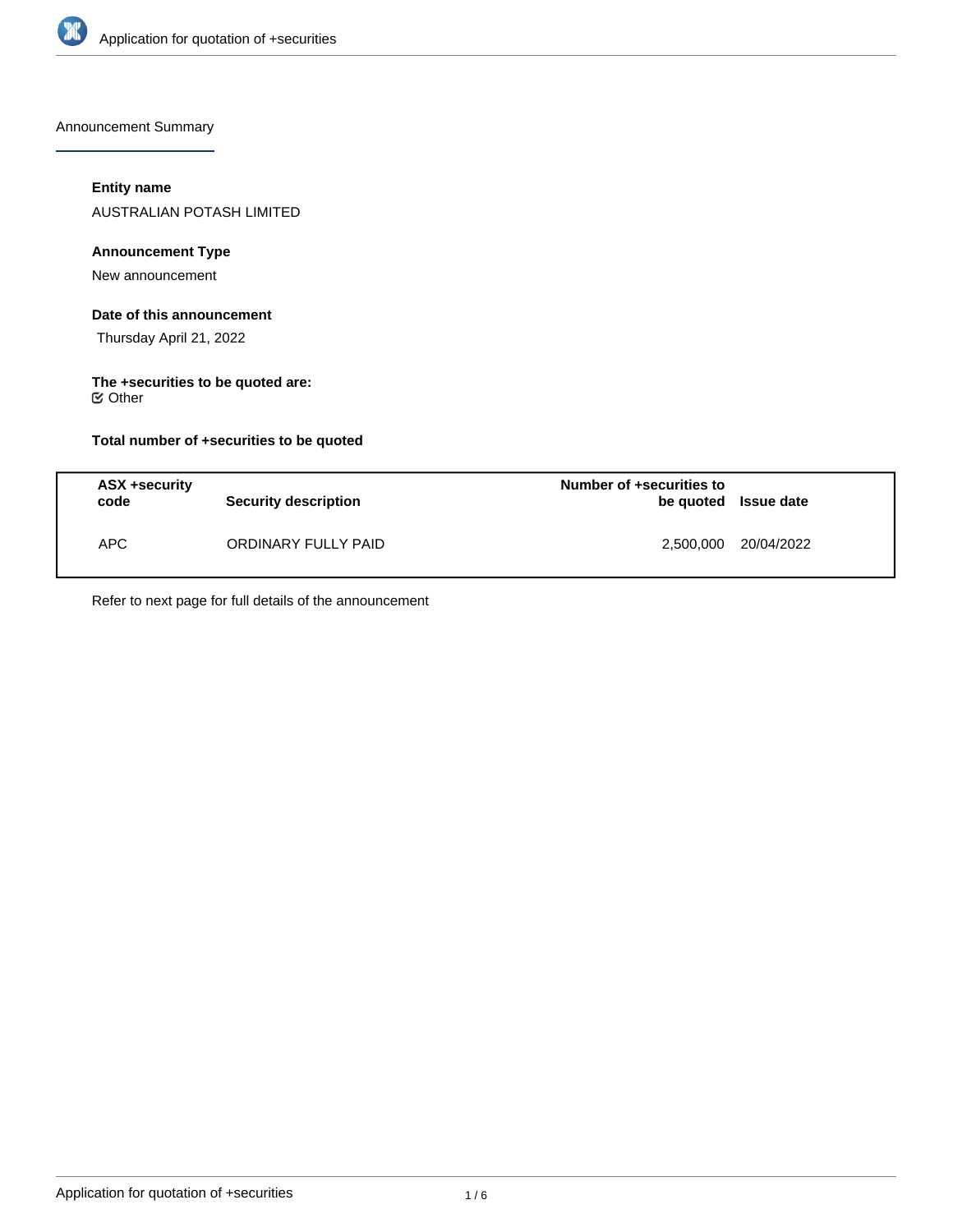

Part 1 - Entity and announcement details

## **1.1 Name of entity**

AUSTRALIAN POTASH LIMITED

We (the entity named above) apply for +quotation of the following +securities and agree to the matters set out in Appendix 2A of the ASX Listing Rules.

**1.2 Registered number type** ACN

**Registration number** 149390394

**1.3 ASX issuer code** APC

**1.4 The announcement is**

New announcement

## **1.5 Date of this announcement**

21/4/2022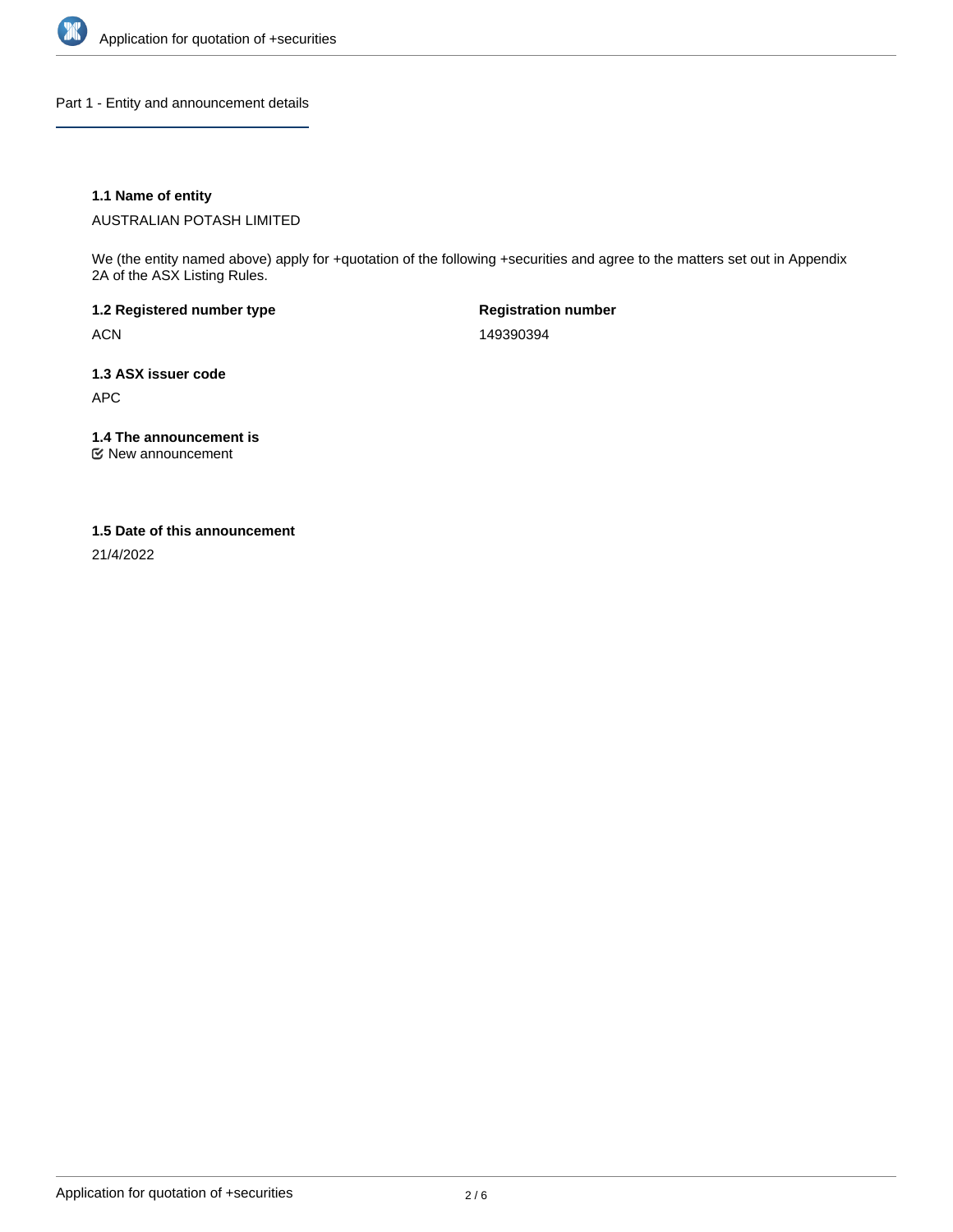

# Part 2 - Type of Issue

**2.1 The +securities to be quoted are:**

Other

# **2.2 The +securities to be quoted are:**

Additional +securities in a class that is already quoted on ASX ("existing class")

**2.3c Have these +securities been offered under a +disclosure document or +PDS?** No

**2.3d Please provide any further information needed to understand the circumstances in which you are applying to have these +securities quoted on ASX, including why the issue of the +securities has not been previously announced to the market in an Appendix 3B**

Securities issued in settlement of 2011 tenement sale agreement milestone consideration clause.

**2.4 Any on-sale of the +securities to be quoted within 12 months of their date of issue will comply with the secondary sale provisions in sections 707(3) and 1012C(6) of the Corporations Act by virtue of:** Not applicable - the entity has arrangements in place with the holder that ensure the securities cannot be on-sold within 12 months in a manner that would breach section 707(3) or 1012C(6)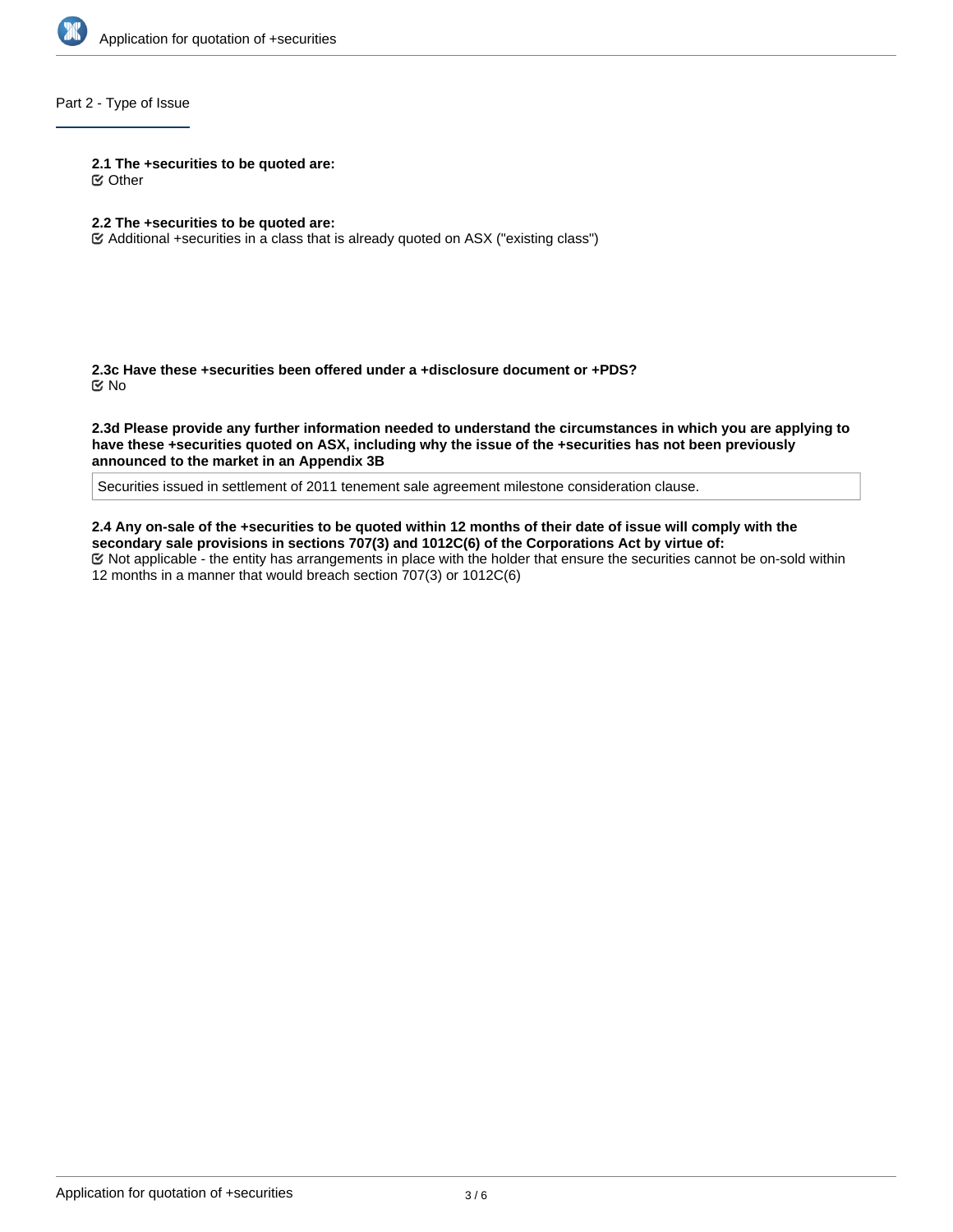

Part 3B - number and type of +securities to be quoted (existing class) where issue has not previously been notified to ASX in an

Appendix 3B

### **Additional +securities to be quoted in an existing class**

**ASX +security code and description** APC : ORDINARY FULLY PAID

#### **Issue date**

20/4/2022

**Will the +securities to be quoted rank equally in all respects from their issue date with the existing issued +securities in that class?** Yes

Issue details

**Number of +securities to be quoted**

2,500,000

**Are the +securities being issued for a cash consideration?** No

#### **Please describe the consideration being provided for the +securities**

Nil cash consideration. Securities issued in settlement of 2011 tenement sale agreement milestone consideration clause.

## **Please provide an estimate (in AUD) of the value of the consideration being provided per +security for the +securities to be quoted**

0.090000

# **Any other information the entity wishes to provide about the +securities to be quoted**

Value of consideration based on current market price.

# **The purpose(s) for which the entity is issuing the securities**

**Other** 

#### **Please provide additional details**

Securities issued in settlement of 2011 tenement sale agreement milestone consideration clause.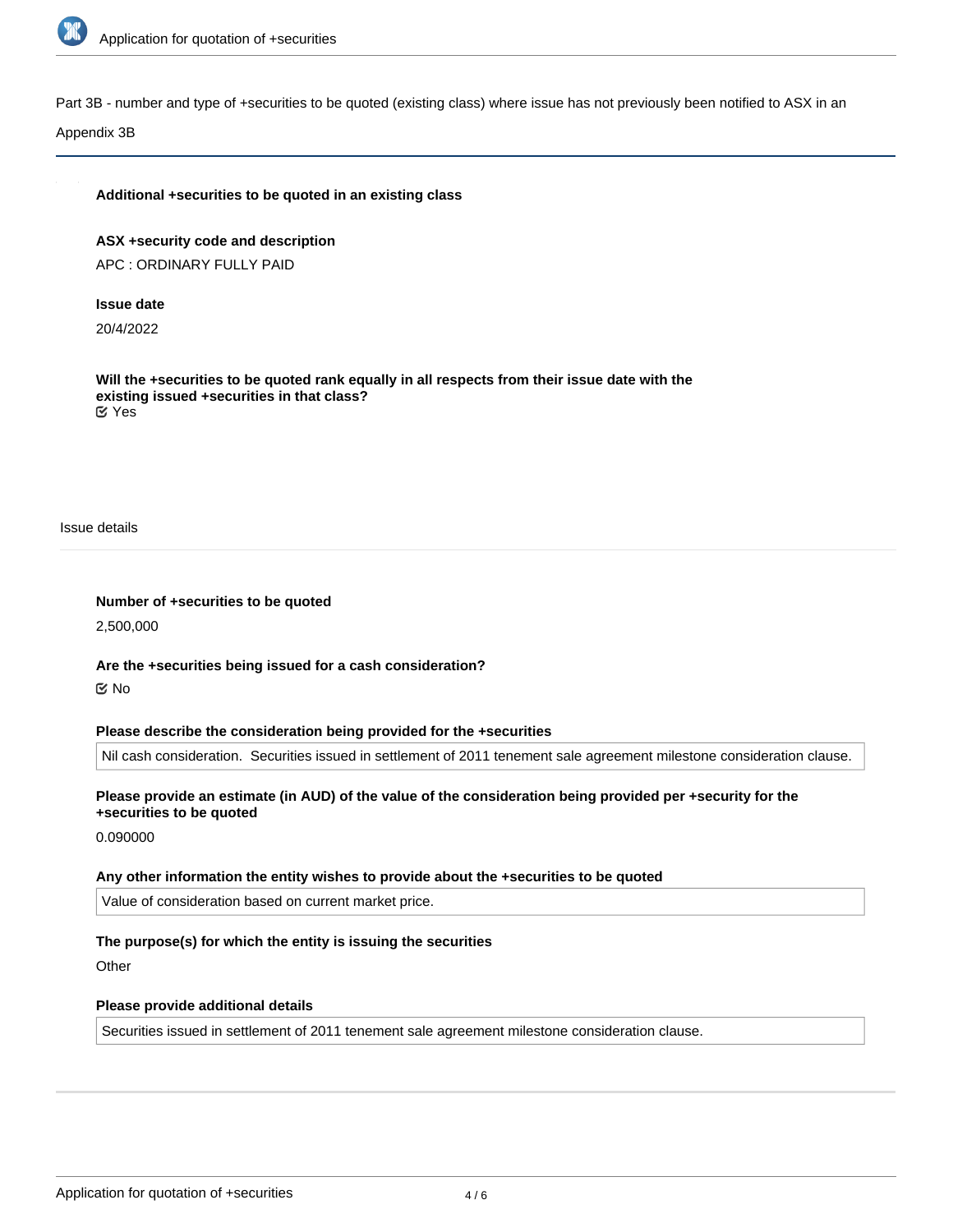

Part 4 - Issued capital following quotation

**Following the quotation of the +securities the subject of this application, the issued capital of the entity will comprise:**

**(A discrepancy in these figures compared to your own may be due to a matter of timing if there is more than one application for quotation/issuance currently with ASX for processing.)**

**4.1 Quoted +securities (total number of each +class of +securities quoted on ASX following the +quotation of the +securities subject of this application)**

| ASX +security code and description | <b>Total number of</b><br>+securities on issue |
|------------------------------------|------------------------------------------------|
| APC : ORDINARY FULLY PAID          | 808.382.808                                    |

**4.2 Unquoted +securities (total number of each +class of +securities issued but not quoted on ASX)**

| ASX +security code and description             | <b>Total number of</b><br>+securities on issue |
|------------------------------------------------|------------------------------------------------|
| APCAC : PERFORMANCE RIGHTS                     | 7.657.910                                      |
| APCAE : OPTION EXPIRING 29-JUL-2023 EX \$0.175 | 1,500,000                                      |